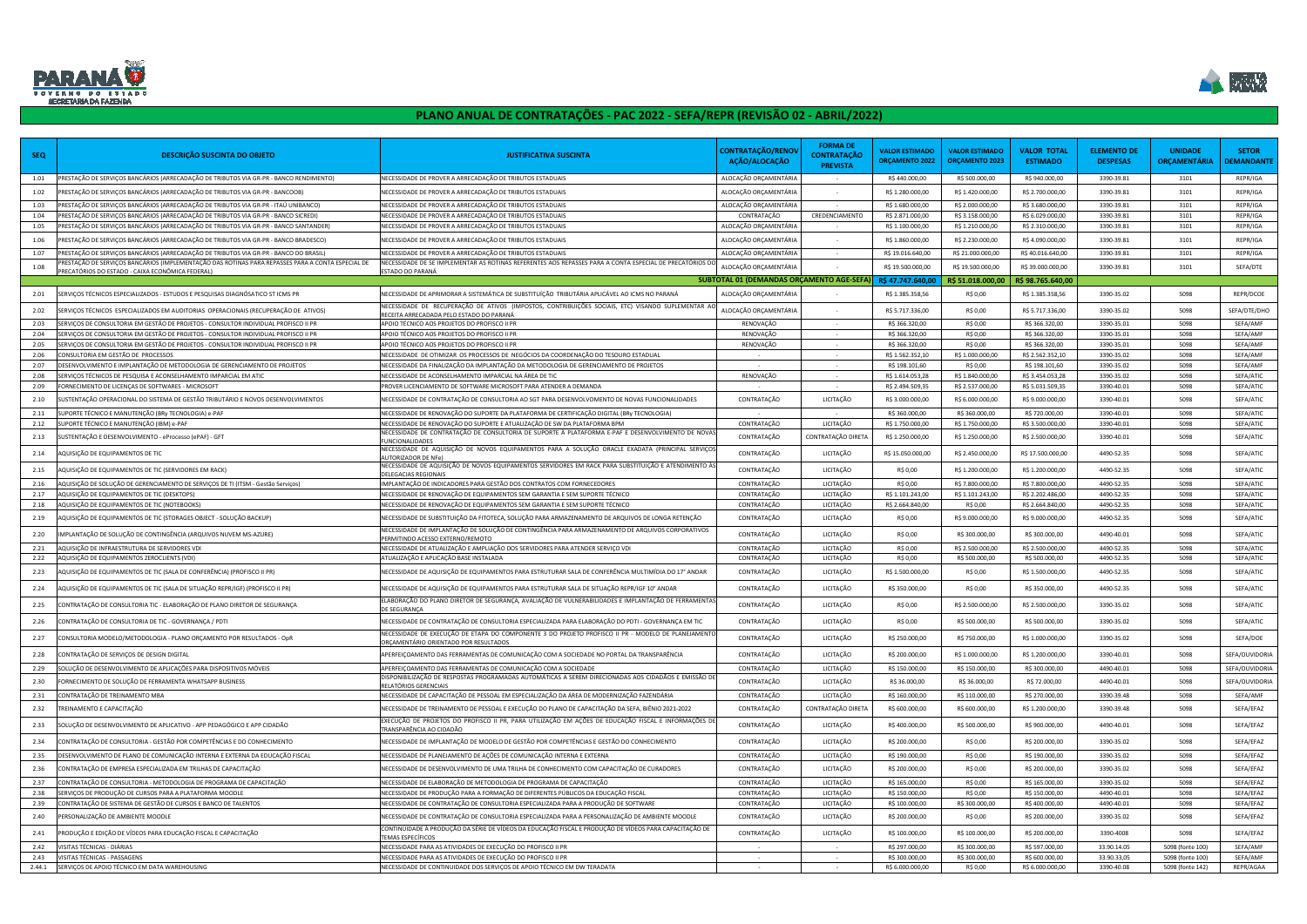| 2.44.2<br>SERVIÇOS DE APOIO TÉCNICO EM DATA WAREHOUSING                                                                                                | NECESSIDADE DE CONTINUIDADE DOS SERVIÇOS DE APOIO TÉCNICO EM DW TERADATA                                                                        |                            |                                                | R\$ 6.000.000,00                   | R\$ 0,00                           | R\$ 6.000.000,00                   | 3390-40.08               | 5098 (fonte 100) | REPR/AGAA              |
|--------------------------------------------------------------------------------------------------------------------------------------------------------|-------------------------------------------------------------------------------------------------------------------------------------------------|----------------------------|------------------------------------------------|------------------------------------|------------------------------------|------------------------------------|--------------------------|------------------|------------------------|
| 2.45.1<br>ERVIÇOS DE TECNOLOGIA DA INFORMAÇÃO E COMUNICAÇÃO (CELEPAR - SEFA)                                                                           | NECESSIDADE DE TERCEIRIZAÇÃO DE SERVIÇOS DE TECNOLOGIA DA INFORMAÇÃO E COMUNICAÇÃO                                                              | CONTRATAÇÃO                | CONTRATAÇÃO DIRET                              | R\$ 16.041.666,67                  | R\$ 17.500.000,00                  | R\$ 33.541.666,67                  | 3390-40.04               | 5098 (fonte 142) | SEFA/ATIC              |
| SERVIÇOS DE TECNOLOGIA DA INFORMAÇÃO E COMUNICAÇÃO (CELEPAR - SEFA)<br>2.45.2                                                                          | NECESSIDADE DE TERCEIRIZAÇÃO DE SERVIÇOS DE TECNOLOGIA DA INFORMAÇÃO E COMUNICAÇÃO                                                              | CONTRATAÇÃO                | CONTRATAÇÃO DIRET/                             | R\$ 5.400.000,00                   | R\$ 7.500.000,00                   | R\$ 12.900.000,00                  | 3390-40.04               | 5098 (fonte 100) | SEFA/ATIC              |
| ERVIÇOS DE ELABORAÇÃO DE ESTUDOS PARA AVALIAÇÃO DOS IMPACTOS ECONÖMICOS DAS RENÚNCIAS FISCAIS DO                                                       |                                                                                                                                                 |                            |                                                |                                    |                                    |                                    |                          |                  |                        |
| 2.46<br><u>STADO DO PARANÁ</u>                                                                                                                         | NECESSIDADE DE ATENDIMENTO À LEI COMPLEMENTAR N° 231/2020 - REALIZAÇÃO DE ESTUDOS PRÉVIOS DE IMPACTO                                            | CONTRATAÇÃO                | LICITAÇÃO                                      | R\$ 1.099.100,00                   | R\$ 0,00                           | R\$ 1.099.100,00                   | 3390-35.02               | 5098             | SEFA/GS                |
| 2.47.1<br>AQUISIÇÃO DE EQUIPAMENTOS DE REDE - WIFI E SWITCHES (PROJETO SEPROL)                                                                         | NECESSIDADE DE CUSTEIO DA AQUISIÇÃO REALIZADA EM 2021 (ATUALMENTE EM EXECUÇÃO)                                                                  | EM EXECUÇÃO                |                                                | R\$ 698.357,00                     | R\$ 0,00                           | R\$ 698.357,00                     | 4490-40.07               | 5098             | SEFA/ATIC              |
| AQUISIÇÃO DE EQUIPAMENTOS DE REDE - WIFI E SWITCHES (PROJETO SEPROL)<br>2.47.2                                                                         | NECESSIDADE DE CUSTEIO DA AQUISIÇÃO REALIZADA EM 2021 (ATUALMENTE EM EXECUÇÃO)                                                                  | EM EXECUÇÃO                |                                                | R\$ 5.676.572,00                   | R\$ 0,00                           | R\$ 5.676.572,00                   | 4490-52.35               | 5098             | SEFA/ATIC              |
|                                                                                                                                                        |                                                                                                                                                 |                            | SUBTOTAL 02 (DEMANDAS ORÇAMENTO PROFISCO II PR | R\$85.710.449,5                    | R\$ 71.734.243,00                  | R\$ 157.444.692,56                 |                          |                  |                        |
| SERVIÇOS DE GARANTIA E SUPORTE TÉCNICO DE HARDWARE<br>3.01<br>SERVIÇOS DE SUPORTE TÉCNICO E MANUTENÇÃO DE HARDWARE QUANTUM<br>3.02                     | NECESSIDADE DOS SERVIÇOS DE NATUREZA CONTINUADA<br>NECESSIDADE DOS SERVIÇOS DE NATUREZA CONTINUADA                                              | EM EXECUÇÃO<br>EM EXECUÇÃO | N/A<br>N/A                                     | R\$ 334.645,00<br>R\$ 200.000,00   | R\$ 334.645,00<br>R\$ 240.000,00   | R\$ 669.290,00<br>R\$440.000,00    | 3390-40.01<br>3390-40.01 | 6050<br>6050     | SEFA/ATIC<br>SEFA/ATIC |
| 3.03<br>SERVIÇOS ESPECIALIZADOS DE TECNOLOGIA DA INFORMAÇÃO                                                                                            | NECESSIDADE DE SERVICOS DE TIC PRESTADOS PELO SERPRO                                                                                            | EM EXECUÇÃO                | N/A                                            | R\$ 632.624,24                     | R\$ 695.887,50                     | R\$ 1.328.511,74                   | 3390-40.04               | 6050             | SEFA/ATIC              |
| ERVIÇO DE MANUTENÇÃO PREVENTIVA E CORRETIVA DE ELEVADORES - EDIFÍCIO-SEDE SEFA<br>3.04                                                                 | NECESSIDADE DOS SERVIÇOS DE NATUREZA CONTINUADA                                                                                                 | EM EXECUÇÃO                | N/A                                            | R\$ 29.436,00                      | R\$ 32.379,60                      | R\$ 61.815,60                      | 3390-39.16               | 6050             | SEFA/NATA              |
| SERVIÇOS DE RECEPCIONISTA PARA O PROTOCOLO GERAL DA SEFA<br>3.05                                                                                       | NECESSIDADE DOS SERVIÇOS DE NATUREZA CONTINUADA                                                                                                 | EM EXECUÇÃO                | N/A                                            | R\$ 85.140,00                      | R\$ 92.880,00                      | R\$ 178.020,00                     | 3390-37.04               | 6050             | SEFA/GAS               |
| ERVIÇOS DE AGENCIAMENTO DE TRANSPORTE INDIVIDUAL REMUNERADO GERENCIADO VIA SISTEMA OU APLICATIVO<br>3.06<br>ARA A SEFA                                 | NECESSIDADE DE DESLOCAMENTO E TRANSPORTE DE SERVIDORES                                                                                          | RENOVAÇÃO                  | N/A                                            | R\$ 12.552,94                      | R\$ 13.808,30                      | R\$ 26.361,24                      | 3390-33.09               | 6050             | SEFA/NATA              |
| SERVIÇOS DE MANUTENÇÃO PREVENTIVA E CORRETIVA DA FROTA DE VEÍCULOS DA SEFA<br>3.07                                                                     | PRORROGAÇÃO DO CONTRATO 018/2020-PRIME CONSULTORIA E ASSESSORIA EMPRESARIAL LTDA                                                                | RENOVAÇÃO                  | N/A                                            | R\$ 15.840,00                      | R\$ 17.424,00                      | R\$ 33.264,00                      | 3390-39.19               | 6050             | SEFA/GAS               |
| 3.08<br>SERVIÇOS DE GERENCIAMENTO DE ABASTECIMENTO DA FROTA DE VEÍCULOS DA SEFA                                                                        | PRORROGAÇÃO DO CONTRATO 2507/2020-PRIME CONSULTORIA E ASSESSORIA EMPRESARIAL LTDA                                                               | RENOVAÇÃO                  | N/A                                            | R\$ 66.000,00                      | R\$ 72.600,00                      | R\$ 138.600,00                     | 3390-30.60               | 6050             | SEFA/GAS               |
| ERVIÇOS DE LIMPEZA, ASSEIO, CONSERVAÇÃO E SERVIÇOS RELACIONADOS (AUX. SERVIÇOS GERAIS, SERVENTE, COPA<br>3.09<br><b>ORTARIA</b>                        | NECESSIDADE DOS SERVIÇOS DE NATUREZA CONTINUADA                                                                                                 | RENOVAÇÃO                  | N/A                                            | R\$ 1.194.600,00                   | R\$ 1.396.000,00                   | R\$ 2.590.600,00                   | 3390-37.01/3390-37.04    | 6050             | SEFA/GAS               |
| SERVIÇOS DE VIGILÂNCIA PRESENCIAL ARMADA E DESARMADA PARA EDIFÍCIO-SEDE DA SEFA<br>3.10                                                                | NECESSIDADE DOS SERVIÇOS DE NATUREZA CONTINUADA                                                                                                 | RENOVAÇÃO                  | N/A                                            | R\$ 550.440,00                     | R\$ 602.500,00                     | R\$ 1.152.940,00                   | 3390-37.02               | 6050             | SEFA/GAS               |
| ERVIÇOS DE VIGILÂNCIA MONITORADA 24 HS COM SISTEMA DE ALARME PARA EDIFÍCIO-SEDE DA SEFA<br>3.11                                                        | NECESSIDADE DOS SERVIÇOS DE NATUREZA CONTINUADA                                                                                                 | RENOVAÇÃO                  | N/A                                            | R\$ 64.680,00                      | R\$ 71.148,00                      | R\$ 135.828,00                     | 3390-39.77               | 6050             | SEFA/GAS               |
| 3.12<br>ERVIÇOS DE IMPRESSÃO, CÓPIA E DIGITALIZAÇÃO E LOCAÇÃO DE EQUIPAMENTOS                                                                          | NECESSIDADE DOS SERVIÇOS DE NATUREZA CONTINUADA                                                                                                 | RENOVAÇÃO                  | N/A                                            | R\$48.180,00                       | R\$ 50.000,00                      | R\$98.180,00                       | 3390-39.83/ 3390-40.03   | 6050             | SEFA/GAS               |
| SERVIÇOS DE FORNECIMENTO DE GÁS NATURAL CANALIZADO<br>3.13                                                                                             | FORNECIMENTO DE GÁS NATURAL CANALIZADO PARA ATENDIMENTO AO EDIFÍCIO-SEDE DA SEFA                                                                | RENOVAÇÃO                  | N/A                                            | R\$ 8.700,00                       | R\$ 8.700,00                       | R\$ 17.400,00                      | 3390-39.45               | 6050             | SEFA/GAS               |
| SERVIÇOS DE TELEFONIA MÓVEL PESSOAL<br>3.14                                                                                                            | NECESSIDADE DOS SERVIÇOS DE NATUREZA CONTINUADA                                                                                                 | RENOVAÇÃO                  | N/A                                            | R\$ 7.125,00                       | R\$ 7.837,05                       | R\$ 14.962,05                      | 3390-39.58               | 6050             | SEFA/GAS               |
| 3.15<br>QUISIÇÃO DE CERTIFICADOS DIGITAIS - APLICAÇÕES DE NEGÓCIO                                                                                      | NECESSIDADE DE AQUISIÇÃO DOS CERTIFICADOS DIGITAIS PARA ATENDIMENTO DA DEMANDA                                                                  | CONTRATAÇÃO                | LICITAÇÃO                                      | R\$ 30.000,00                      | R\$ 30.000,00                      | R\$ 60.000,00                      | 3390-40                  | 6050             | SEFA/ATIC              |
| 3.16<br>IANUTENÇÃO PREDIAL DA EFAZ                                                                                                                     | MANUTENÇÃO E PRESERVAÇÃO DO PATRIMÔNIO, TENDO EM VISTA OS SINAIS DE DETERIORAÇÃO DO PRÉDIO,<br>SPECIALMENTE COBERTURAS                          | CONTRATAÇÃO                | LICITAÇÃO                                      | R\$ 170.662,50                     | R\$ 0,00                           | R\$ 170.662,50                     | 3390-39                  | 6050             | SEFA/EFAZ              |
| 3.17<br>MATERIAL PROMOCIONAL PARA PROGRAMA DE EDUCAÇÃO FISCAL                                                                                          | CUMPRIMENTO DAS NECESSIDADES DE DIVULGAÇÃO DAS AÇÕES DE EDUCAÇÃO FISCAI                                                                         | CONTRATAÇÃO                | LICITAÇÃO                                      | R\$ 100.000,00                     | R\$ 0,00                           | R\$ 100.000,00                     | 3390-30                  | 6050             | SEFA/EFAZ              |
| ERVIÇOS DE FORNECIMENTO DE ENERGIA ELÉTRICA PARA UNIDADES DA SEFA (COPEL DISTRIBUIÇÃO)<br>3.18                                                         | ORNECIMENTO DOS SERVIÇOS DE ENERGIA ELÉTRICA PARA ATENDIMENTO ÀS REPARTIÇÕES DA SEFA                                                            | EM EXECUÇÃO                | N/A                                            | R\$ 565.000,00                     | R\$ 593.250,00                     | R\$ 1.158.250,00                   | 3390-39.43               | 6050             | SEFA                   |
| 3.19<br>ERVIÇOS DE ÁGUA E ESGOTO PARA UNIDADES DA SEFA (SANEPAR                                                                                        | ORNECIMENTO DOS SERVIÇOS DE ÁGUA E ESGOTO PARA ATENDIMENTO ÀS REPARTIÇÕES DA SEFA:                                                              | EM EXECUÇÃO                | N/A                                            | R\$ 150.000,00                     | R\$ 157.500,00                     | R\$ 307.500,00                     | 3390-39.44               | 6050             | SEFA                   |
| ERVIÇOS DE TECNOLOGIA DA INFORMAÇÃO E COMUNICAÇÃO (CELEPAR - SEFA)<br>3.20                                                                             | NECESSIDADE DE TERCEIRIZAÇÃO DE SERVIÇOS DE TECNOLOGIA DA INFORMAÇÃO E COMUNICAÇÃO                                                              | CONTRATAÇÃO                | CONTRATAÇÃO DIRET.                             | R\$ 19.325.596,00                  | R\$ 29.287.007,94                  | R\$48.612.603,94                   | 3390-40.04               | 6050             | SEFA/ATIC              |
| MANUTENÇÃO PREDIAL<br>3.21                                                                                                                             | IECESSIDADE DE MANUTENÇÕES PREDIAL DEVIDO AO DESGASTE NORMAL OCORRIDO NAS EDIFICAÇÕES DA SEFA                                                   | CONTRATAÇÃO                | <b>DIVERSAS</b>                                | R\$ 0,00                           | R\$ 125.000,00                     | R\$ 125.000,00                     | 3390-39                  | 6050             | SEFA/GAS               |
| AQUISIÇÃO DE GLP (GÁS DE COZINHA)<br>3.22                                                                                                              | UTILIZADO EM TODAS AS NOSSAS UNIDADES PARA ATENDER AOS SERVIÇOS DE COPA                                                                         | CONTRATAÇÃO                | <b>DIVERSAS</b>                                | R\$ 15.000,00                      | R\$ 82.000,00                      | R\$ 97.000,00                      | 3390-30                  | 6050             | SEFA/GAS               |
| MANUTENÇÕES DE EQUIPAMENTOS DE INFORMÁTICA COM FORNECIMENTO DE PEÇAS<br>3.23                                                                           | TROCA DE PEÇAS DE SCANNERS E MANUTENÇÕES                                                                                                        | CONTRATAÇÃO                | <b>REGISTRO DE PREÇOS</b>                      | R\$ 10.000,00                      | R\$ 35.000,00                      | R\$45.000,00                       | 3390-39                  | 6050             | SEFA/GAS               |
| 3.24<br>AQUISIÇÃO DE MATERIAL DE EXPEDIENTI                                                                                                            | MATERIAIS UTILIZADOS PARA EXERCER ATIVIDADES ADMINISTRATIVAS (PAPEL, CANETA, GRAMPOS, ETC.)                                                     | CONTRATAÇÃO                | REGISTRO DE PREÇOS                             | R\$ 50.000,00                      | R\$ 135.000,00                     | R\$ 185.000,00                     | 3390-30                  | 6050             | SEFA/GAS               |
| 3.25<br>AQUISIÇÃO DE MATERIAL DE USO GERAL                                                                                                             | NECESSIDADES RELACIOANDAS A COPA (GARRAFAS, COPOS E REFIL FILTRO BEBEDOURO, ETC)                                                                | CONTRATAÇÃO                | <b>REGISTRO DE PREÇOS</b>                      | R\$ 25.000,00                      | R\$ 55.000,00                      | R\$ 80.000,00                      | 3390-30                  | 6050             | SEFA/GAS               |
| AQUISIÇÃO DE GÊNEROS ALIMENTÍCIOS<br>3.26                                                                                                              | MATERIAS UTILIZADOS DIARIAMENTE, BEM COMO EM EVENTOS REALIZADOS PELA SEFA, REPR E EFAZ. (AÇÚCAR, CAFÉ,<br>OFFEE BREAK, ETC.                     | CONTRATAÇÃO                | REGISTRO DE PREÇOS                             | R\$ 50.000,00                      | R\$ 121.000,00                     | R\$ 171.000,00                     | 3390-30                  | 6050             | SEFA/GAS               |
| AQUISIÇÃO DE MATERIAL DE HIGIENE<br>3.27                                                                                                               | MATERIAIS DE UTLIZAÇÃO DIÁRIA PARA MANTER O AMBIENTE SALUBRE (PAPEL HIGIÊNCIO, PAPEL TOALHA, SABONETE, ETC                                      | CONTRATAÇÃO                | REGISTRO DE PREÇOS                             | R\$ 50.000,00                      | R\$ 105.000,00                     | R\$ 155.000,00                     | 3390-30                  | 6050             | SEFA/GAS               |
| AQUISIÇÃO DE MATERIAL DE LIMPEZA<br>3.28                                                                                                               | MATERIAIS DE UTLIZAÇÃO DIÁRIA PARA MANTER O AMBIENTE SALUBRE (DETERGENTE, VASOURA, ETC)                                                         | CONTRATAÇÃO                | REGISTRO DE PREÇOS                             | R\$ 0,00                           | R\$ 15.000,00                      | R\$ 15.000,00                      | 3390-30                  | 6050             | SEFA/GAS               |
| (QUISIÇÃO DE MATERIAL HOSPITALAR (ALCOOL/LUVA/MASCARAS/TERMOMETRO/MEDIDOR DE PRESSÃO<br>3.29                                                           | MATERIAIS UTILIZADOS EM NOSSA SEDE E UNIDADES DA REPR, PARA FINS DE PRIMEIROS SOCORROS, EM VIRTUDE DO<br>MOMENTO PANDÊMICO QUE ESTAMOS PASSANDO | CONTRATAÇÃO                | REGISTRO DE PREÇOS                             | R\$ 10.000,00                      | R\$ 80.000,00                      | R\$ 90.000,00                      | 3390-30                  | 6050             | SEFA/GAS               |
| CONTRATAÇÃO E INSTALAÇÃO DE CATRACAS DE ACESSO AO EDIFÍCIO-SEDE DA SEFA<br>3.30                                                                        | MELHORIA DO CONTROLE DO FLUXO DE ENTRADA E SAÍDAS DE PESSOAS DA SEDE DA SEFA                                                                    | CONTRATAÇÃO                | LICITAÇÃO                                      | R\$ 10.000,00                      | R\$ 0,00                           | R\$ 10.000,00                      | 3390-39                  | 6050             | SEFA/GAS               |
| ADEQUAÇÃO E REVITALIZAÇÃO DO HALL DE ENTRADA DO EDIFÍCIO-SEDE DA SEFA<br>3.31                                                                          | MELHORIA DO LAYOUT E NECESSIDADE PARA INSTALAÇÃO DAS CATRACAS                                                                                   | CONTRATAÇÃO                | LICITAÇÃO                                      | R\$ 10.000,00                      | R\$ 0,00                           | R\$ 10.000,00                      | 3390-39                  | 6050             | SEFA/GAS               |
| CONTRATAÇÃO DE SERVIÇOS DE EMERGÊNCIA MÉDICA (ECO SALVA)<br>3.32                                                                                       | ATENDIMENTO DE CASOS DE EMERGÊNCIA MÉDICA DOS SERVIDORES DA SEFA                                                                                | CONTRATAÇÃO                | CONTRATAÇÃO DIRETA                             | R\$ 20.000,00                      | R\$ 0,00                           | R\$ 20.000,00                      | 3390-39                  | 6050             | SEFA/GAS               |
| 3.33<br>CONTRATAÇÃO DE SERVIÇOS PARA CAMPANHAS OUTUBRO ROSA - NOVEMBRO AZUL                                                                            | AMPANHAS DE CONSCIENTIZAÇÃO PARA SENSIBILIZAÇÃO DOS SERVIDORES PARA TEMA RELACIONADOS À SAÚDE PESSOAL                                           | CONTRATAÇÃO                | CONTRATAÇÃO DIRETA                             | R\$ 17.600,00                      | R\$ 17.600,00                      | R\$ 35.200,00                      | 3390-39                  | 6050             | SEFA/GAS               |
| PRESTAÇÃO DE SERVIÇOS DE SUPORTE TÉCNICO E MANUTENÇÃO DE HARDWARE PARA A UNIDADE DE<br>3.34<br>ARMAZENAMENTO EM FITAS MAGNÉTICAS DESTA SECRETARIA      | SOLUÇÃO UTILIZADA COMO SERVIÇOS DE BACKUP DE DADOS                                                                                              | RENOVAÇÃO                  | INEGIBILIDADE                                  | R\$ 388.146,00                     | R\$426.960,00                      | R\$ 815.106,00                     | 3390-40                  | 6050             | SEFA/ATIC              |
| SERVIÇOS DE ASSINATURA PARA ACESSO À PLATAFORMA ELETRÔNICA INFORMAÇÕES FINANCEIRAS<br>3.35                                                             | ACESSO ÀS COTAÇÕES DE MOEDA EM TEMPO REAL PARA PAGAMENTO DA DÍVIDA EXTERNA E INTERNALIZAÇÃO DE                                                  | RENOVAÇÃO                  |                                                | R\$ 58.000,00                      | R\$ 58.000,00                      | R\$ 116.000,00                     | 3390-40.02               | 6050             | SEFA/DTE               |
| CONTRATAÇÃO SERVIÇOS DE TRANSMISSÃO DOS SORTEIOS DO PROGRAMA NOTA PARANÁ<br>3.36                                                                       | ECURSOS ORIUNDOS DE FINANCIAMENTOS CONTRATADOS NO EXTERIOR<br>NECESSIDADE DE DAR TRANSPARÊNCIA E CONFIANÇA AOS CONSUMIDORES NOTA PARANÁ         | CONTRATAÇÃO                | LICITAÇÃO                                      | R\$ 21.337,50                      | R\$ 28.450,00                      | R\$49.787,50                       | 3390-39.59               | 6050             | SEFA/EFAZ              |
|                                                                                                                                                        |                                                                                                                                                 |                            | SUBTOTAL 03 (DEMANDAS ORCAMENTO SEFA)          | R\$ 24.326.305,18                  | R\$34.987.577,39                   | R\$ 59.313.882,57                  |                          |                  |                        |
| 4.01<br>FORNECIMENTO DE LICENÇAS DE SOFTWARE - RED HAT                                                                                                 | PROVER LICENCIAMENTO DE SOFTWARE RED HAT PARA ATENDER A DEMANDA                                                                                 |                            |                                                | R\$ 336.600,00                     | R\$ 370.260,00                     | R\$ 706.860,00                     | 3390-40.01               | 6052             | SEFA/ATIC              |
| SERVIÇOS DE MANUTENÇÃO, ATUALIZAÇÃO E SUPORTE TÉCNICO DE PRODUTOS SOFTWARE AG<br>4.02                                                                  | NECESSIDADE DOS SERVIÇOS DE NATUREZA CONTINUADA                                                                                                 | $\sim$                     | $\sim$                                         | R\$ 435.800,00                     | R\$435.800,00                      | R\$ 871.600,00                     | 3390-40.01               | 6052             | SEFA/ATIC              |
| SERVIÇOS DE SUPORTE TÉCNICO E MANUTENÇÃO DE HARDWARE PARA OS STORAGES ORACLE ZFS STORAGE ZS3-2<br>4.03                                                 | NECESSIDADE DOS SERVIÇOS DE NATUREZA CONTINUADA                                                                                                 | RENOVAÇÃO                  |                                                | R\$ 75.500,00                      | R\$ 83.050,00                      | R\$ 158.550,00                     | 3390-40.08               | 6052             | SEFA/ATIC              |
| IUBSCRIÇÃO SOLUÇÃO DE ANÁLISE DE VÍNCULOS (SAAS)<br>4.04                                                                                               | NECESSIDADE DA SOLUÇÃO DE ANÁLISE DE VÍNCULOS PARA ATIVIDADES FINALÍSTICAS DA REPR                                                              |                            | $\sim$ $-$                                     | R\$ 1.700.000,00                   | R\$ 1.870.000,00                   | R\$ 3.570.000,00                   | 3390-40.02               | 6052             | SEFA/ATIC              |
| 4.05<br>SERVIÇOS DE SUPORTE TÉCNICO E MANUTENÇÃO DE PRODUTOS ORACLE                                                                                    | NECESSIDADE DOS SERVIÇOS DE NATUREZA CONTINUADA                                                                                                 | RENOVAÇÃO                  | $\sim$                                         | R\$ 1.845.000,00                   | R\$ 2.026.000,00                   | R\$ 3.871.000,00                   | 3390-40.08               | 6052             | SEFA/ATIC              |
| SERVIÇOS DE SUPORTE TÉCNICO - PLATAFORMA INFORMÁTICA<br>4.06                                                                                           | NECESSIDADE DOS SERVIÇOS DE NATUREZA CONTINUADA                                                                                                 |                            | $\sim$                                         | R\$ 223.200,00                     | R\$ 245.000,00                     | R\$468.200,00                      | 3390-40.01               | 6052             | REPR/AGAA              |
| 4.07<br>SERVIÇOS DE SUPORTE TÉCNICO E MANUTENÇÃO - PLATAFORMA MICROSTRATEGY                                                                            | NECESSIDADE DOS SERVIÇOS DE NATUREZA CONTINUADA                                                                                                 | $\sim$                     |                                                | R\$ 168.900,00                     | R\$ 185.856,00                     | R\$ 354.756,00                     | 3390-40.01               | 6052             | REPR/AGAA              |
| SERVIÇOS AUDITORIA INDEPENDENTE DOS SORTEIOS ELETRÔNICOS DO PROGRAMA NOTA PARANÁ<br>4.08                                                               | NECESSIDADE DOS SERVIÇOS DE NATUREZA CONTINUADA                                                                                                 | $\sim$                     | $\sim$                                         | R\$ 58.200,00                      | R\$ 64.020,00                      | R\$ 122.220,00                     | 3390-35.02               | 6052             | SEFA/EFAZ              |
| SERVIÇOS BANCÁRIOS (ARRECADAÇÃO DE TRIBUTOS VIA GNRE)<br>4.09                                                                                          | NECESSIDADE DE PROVER A ARRECADAÇÃO DE TRIBUTOS ESTADUAIS                                                                                       | CONTRATAÇÃO                | INEXIGIBILIDADE                                | R\$ 968.000,00                     | R\$ 1.064.800,00                   | R\$ 2.032.800,00                   | 3390-39.81               | 6052             | REPR/IGA               |
| 4.10<br>SERVIÇOS BANCÁRIOS (ARRECADAÇÃO DE TRIBUTOS VIA GNRE)                                                                                          | NECESSIDADE DE PROVER A ARRECADAÇÃO DE TRIBUTOS ESTADUAIS                                                                                       | CONTRATAÇÃO                | INEXIGIBILIDADE                                | R\$ 859.100,00                     | R\$ 992.200,00                     | R\$ 1.851.300,00                   | 3390-39.81               | 6052             | REPR/IGA               |
| SERVIÇOS BANCÁRIOS (ARRECADAÇÃO DE TRIBUTOS VIA GNRE)<br>4.11<br>4.12<br>SERVIÇOS BANCÁRIOS (ARRECADAÇÃO DE TRIBUTOS VIA GNRE)                         | NECESSIDADE DE PROVER A ARRECADAÇÃO DE TRIBUTOS ESTADUAIS<br>PRRROGAÇÃO CONTRATO 008/2018-BANCO BRADESCO S/A                                    | CONTRATAÇÃO                | INEXIGIBILIDADE                                | R\$ 100.000,00<br>R\$ 1.386.000,00 | R\$ 120.000,00<br>R\$ 1.525.000,00 | R\$ 220.000,00<br>R\$ 2.911.000,00 | 3390-39.81<br>3390-39.81 | 6052<br>6052     | REPR/IGA<br>REPR/IGA   |
| SERVIÇOS BANCÁRIOS (ARRECADAÇÃO DE TRIBUTOS VIA GNRE)<br>4.13                                                                                          | PRORROGAÇÃO CONTRATO 002/2018-BANCO SANTANDER (BRASIL) S.A.                                                                                     |                            |                                                | R\$ 775.500,00                     | R\$930.000,00                      | R\$ 1.705.500,00                   | 3390-39.81               | 6052             | REPR/IGA               |
| SERVIÇOS DE UTILIZAÇÃO DO SISTEMA DE EMISSÃO DE GNRE DA SEFAZ/PE<br>4.14                                                                               | PRORROGAÇÃO DO TERMO DE CONVÊNIO 001/2019-SECRETARIA DE ESTADO DA FAZENDA DE PERNAMBUCO (SEFAZ/PE)                                              | RENOVAÇÃO                  |                                                | R\$ 170.400,00                     | R\$ 170.400,00                     | R\$ 340.800,00                     | 3390-41.28               | 6052             | REPR/IGA               |
|                                                                                                                                                        |                                                                                                                                                 |                            |                                                |                                    |                                    |                                    |                          |                  |                        |
| 4.15<br>SERVIÇOS DE CERTIFICAÇÃO DIGITAL LOCAL CONFIÁVEL<br>SERVIÇOS DE EMISSÃO DE CERTIFICADOS DIGITAIS PARA USUÁRIOS PESSOAS FÍSICAS (E-CPF)<br>4.16 | ENCERRAMENTO CONTRATUAL<br>NECESSIDADE DOS SERVIÇOS DE NATUREZA CONTINUADA                                                                      | $\sim$<br>$\sim$           | $\sim$<br>$\sim$                               | R\$ 50.000,00<br>R\$ 20.535,00     | R\$ 55.000,00<br>R\$ 20.535,00     | R\$ 105.000,00<br>R\$41.070,00     | 3390-39.05<br>3390-40.04 | 6052<br>6052     | SEFA/NATA<br>SEFA/NATA |
| 4.17<br>SERVIÇOS DE MANUTENÇÃO PREVENTIVA E CORRETIVA NO DATA CENTER SEFA/REPR                                                                         | NECESSIDADE DOS SERVIÇOS DE NATUREZA CONTINUADA                                                                                                 | RENOVAÇÃO                  |                                                | R\$ 240.900,00                     | R\$ 265.000,00                     | R\$ 505.900,00                     | 3390-40.07               | 6052             | SEFA/NATA              |
| SERVIÇOS DE MANUTENÇÃO PREVENTIVA E CORRETIVA DE ELEVADORES (1ª DRR - CURITIBA)<br>4.18                                                                | NECESSIDADE DOS SERVIÇOS DE NATUREZA CONTINUADA                                                                                                 | RENOVAÇÃO                  |                                                | R\$ 21.780,00                      | R\$ 23.958,00                      | R\$45.738,00                       | 3390-39.16               | 6052             | REPR-1ª DRR            |
| 4.19<br>SERVIÇOS DE MANUTENÇÃO PREVENTIVA E CORRETIVA DE AR CONDICIONADO                                                                               | PRORROGAÇÃO DO CONTRATO 027/2019-CLEMAR ENGENHARIA LTDA                                                                                         | RENOVAÇÃO                  |                                                | R\$ 135.300,00                     | R\$ 147.600,00                     | R\$ 282.900,00                     | 3390-39.17               | 6052             | SEFA/NATA              |
| SERVIÇO DE MANUTENÇÃO PREVENTIVA E CORRETIVA DE ELEVADORES (5ª DRR - GUARAPUAVA)<br>4.20                                                               | PRORROGAÇÃO DO CONTRATO 016/2019-THYSSENKRUPP ELEVADORES S/A                                                                                    |                            |                                                | R\$ 12.804,00                      | R\$ 14.084,40                      | R\$ 26.888,40                      | 3390-39                  | 6052             | REPR-5ª DRR            |
| 4.21<br>SERVIÇOS DE CONTROLADOR DE ACESSO                                                                                                              | NECESSIDADE DOS SERVIÇOS DE NATUREZA CONTINUADA                                                                                                 | RENOVAÇÃO                  | $\sim$                                         | R\$ 87.780,00                      | R\$ 96.558,00                      | R\$ 184.338,00                     | 3390-37.04               | 6052             | SEFA/GAS               |
| ERVIÇOS DE LIMPEZA, ASSEIO, CONSERVAÇÃO E SERVIÇOS RELACIONADOS (SERVENTE E AUX. DE SERVIÇOS GERAIS)<br>4.22<br>OPA E PORTARIA                         | NECESSIDADE DOS SERVIÇOS DE NATUREZA CONTINUADA                                                                                                 | RENOVAÇÃO                  |                                                | R\$ 1.752.000,00                   | R\$ 1.912.000,00                   | R\$ 3.664.000,00                   | 3390-37.01/3390-37.04    | 6052             | SEFA/GAS               |
| 4.23<br>PRESTAÇÃO DE SERVIÇOS DE VIGILÂNCIA PRESENCIAL DESARMADA PARA ATENDIMENTO DE UNIDADES DA 9º DRR                                                | NECESSIDADE DOS SERVIÇOS DE NATUREZA CONTINUADA                                                                                                 | RENOVAÇÃO                  |                                                | R\$ 134.640,00                     | R\$ 148.104,00                     | R\$ 282.744,00                     | 3390-37.02               | 6052             | SEFA/GAS               |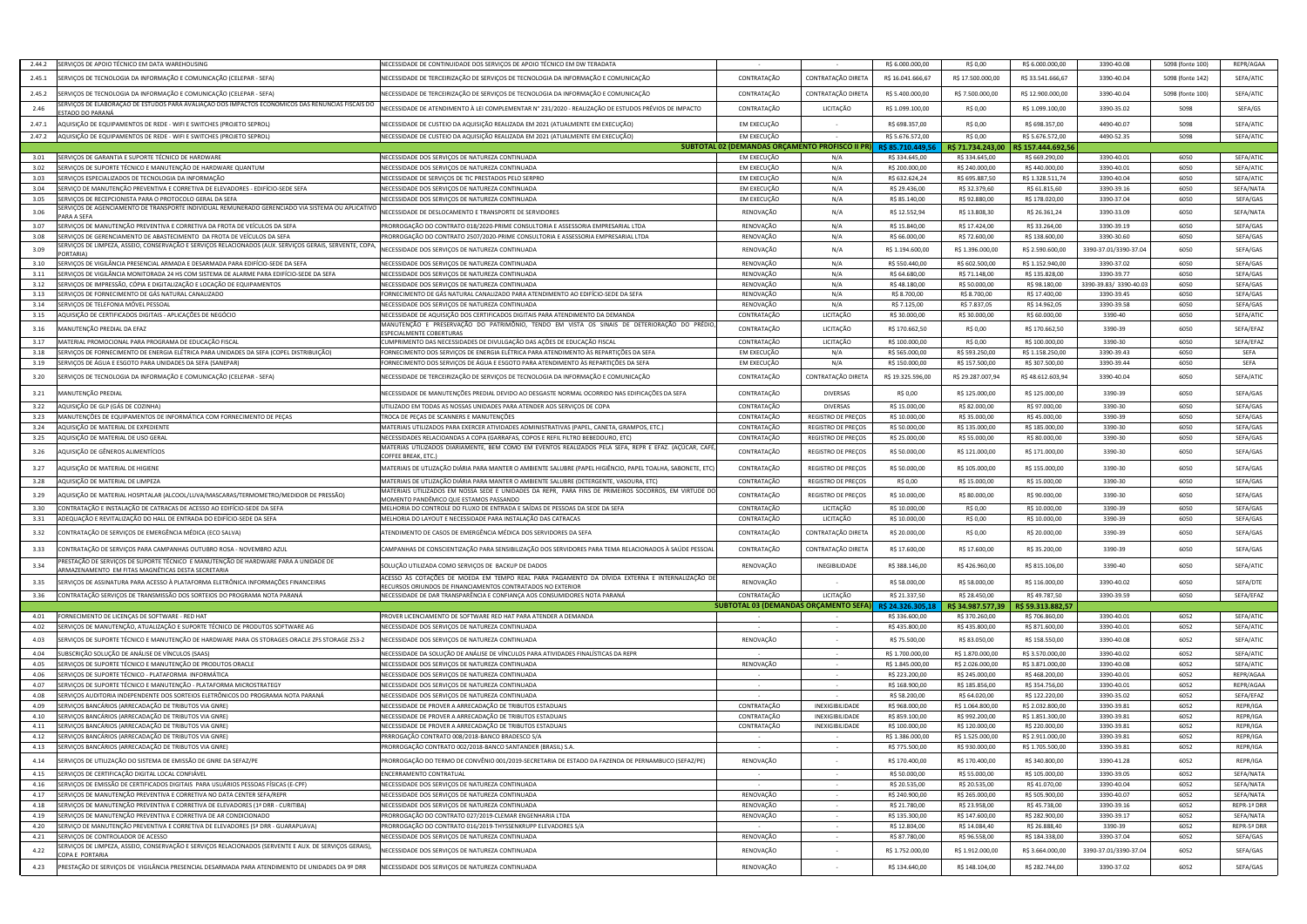| SERVIÇOS POSTAIS E CONGÊNERES<br>4.24                                                                                                                              | NECESSIDADE DOS SERVIÇOS DE NATUREZA CONTINUADA                                                                                                                                                                            | RENOVAÇÃO                                               |                           | R\$ 906.840,00    | R\$ 997.524,00                                      | R\$ 1.904.364,00  | 3390-39.47                           | 6052 | SEFA/NATA             |
|--------------------------------------------------------------------------------------------------------------------------------------------------------------------|----------------------------------------------------------------------------------------------------------------------------------------------------------------------------------------------------------------------------|---------------------------------------------------------|---------------------------|-------------------|-----------------------------------------------------|-------------------|--------------------------------------|------|-----------------------|
| ERVIÇOS DE MANUTENÇÃO PREVENTIVA E CORRETIVA DA FROTA DE VEÍCULOS DA REPR<br>4.25                                                                                  | NECESSIDADE DOS SERVIÇOS DE NATUREZA CONTINUADA                                                                                                                                                                            | RENOVAÇÃO                                               | $\sim$                    | R\$ 257.400,00    | R\$ 283.140,00                                      | R\$ 540.540,00    | 3390-39.19                           | 6052 | SEFA/GAS              |
| 4.26<br>ERVIÇOS DE GERENCIAMENTO DE ABASTECIMENTO  DA FROTA DE VEÍCULOS DA REPR                                                                                    | NECESSIDADE DOS SERVIÇOS DE NATUREZA CONTINUADA                                                                                                                                                                            | RENOVAÇÃO                                               | $\sim$                    | R\$ 374.000,00    | R\$408.000,00                                       | R\$ 782.000,00    | 3390-30.60                           | 6052 | SEFA/GAS              |
| ERVIÇOS DE AGENCIAMENTO DE TRANSPORTE INDIVIDUAL REMUNERADO GERENCIADO VIA SISTEMA OU APLICATIVO<br>4.27<br>ARA A REPR                                             | NECESSIDADE DE DESLOCAMENTO E TRANSPORTE DE SERVIDORES                                                                                                                                                                     | RENOVAÇÃO                                               |                           | R\$40.080,00      | R\$44.088,00                                        | R\$ 84.168,00     | 3390-33.09                           | 6052 | SEFA/GAS              |
| 4.28<br>ERVIÇOS DE COMUNICAÇÃO DE DADOS PARA ATENDIMENTO ÀS REPARTIÇÕES DA REPR                                                                                    | NECESSIDADE DOS SERVIÇOS DE NATUREZA CONTINUADA                                                                                                                                                                            | RENOVAÇÃO                                               | $\sim$                    | R\$ 370.000,00    | R\$ 370.000,00                                      | R\$ 740.000,00    | 3390-40.05                           | 6052 | SEFA/ATIC             |
| 4.29<br>ERVIÇOS DE PEN MODEN E INTERNET VIA SIM CARD                                                                                                               | NECESSIDADE DOS SERVIÇOS DE NATUREZA CONTINUADA                                                                                                                                                                            | RENOVAÇÃO                                               | $\sim$                    | R\$ 19.800,00     | R\$ 21.780,00                                       | R\$41.580,00      | 3390-40.05                           | 6052 | SEFA/NATA             |
| 4.30<br>ERVIÇOS DE TELEFONIA MÓVEL PESSOAL                                                                                                                         | NECESSIDADE DOS SERVIÇOS DE NATUREZA CONTINUADA                                                                                                                                                                            | RENOVAÇÃO                                               | $\sim$                    | R\$ 75.100,00     | R\$ 82.618,80                                       | R\$ 157.718,80    | 3390-40.05                           | 6052 | SEFA/NATA             |
| 4.31<br>ERVIÇOS DE TELEFONIA FIXA COMUTADA                                                                                                                         | NECESSIDADE DOS SERVIÇOS DE NATUREZA CONTINUADA                                                                                                                                                                            | RENOVAÇÃO                                               | $\sim$                    | R\$ 170.951,09    | R\$ 188.046,20                                      | R\$ 358.997,29    | 3390-39.58                           | 6052 | SEFA/NATA             |
| 4.32<br>ERVIÇOS DE TELEFONIA FIXA COMUTADA                                                                                                                         | NECESSIDADE DOS SERVIÇOS DE NATUREZA CONTINUADA                                                                                                                                                                            | RENOVAÇÃO                                               | $\sim$                    | R\$ 225.768,58    | R\$ 248.345,43                                      | R\$ 474.114,01    | 3390-39.58                           | 6052 | SEFA/NATA             |
| 4.33<br>ERVIÇOS DE TELEFONIA FIXA COMUTADA                                                                                                                         | NECESSIDADE DOS SERVIÇOS DE NATUREZA CONTINUADA                                                                                                                                                                            | RENOVAÇÃO                                               | $\sim$                    | R\$ 55.532,40     | R\$ 61.085,64                                       | R\$ 116.618,04    | 3390-39.58                           | 6052 | SEFA/NATA             |
| ERVIÇOS DE LIMPEZA, ASSEIO, CONSERVAÇÃO E SERVIÇOS RELACIONADOS (AUX. SERVIÇOS GERAIS, SERVENTE, COPA<br>4.34<br>ORTARIA E ROÇAGEM) - REPARTIÇÕES REPR DO INTERIOR | NECESSIDADE DOS SERVIÇOS DE NATUREZA CONTINUADA                                                                                                                                                                            | RENOVAÇÃO                                               |                           | R\$ 699.600,00    | R\$ 705.430,00                                      | R\$ 1.405.030,00  | 3390-37.01/3390-<br>37.04/3390-37.08 | 6052 | SEFA/GAS              |
| ERVIÇOS DE LIMPEZA, ASSEIO, CONSERVAÇÃO E SERVIÇOS RELACIONADOS (AUX. SERVIÇOS GERAIS, SERVENTE, COPA<br>4.35<br>PORTARIA) - REPARTIÇÕES REPR DO INTERIOR          | NECESSIDADE DOS SERVIÇOS DE NATUREZA CONTINUADA                                                                                                                                                                            | RENOVAÇÃO                                               |                           | R\$426.360,00     | R\$ 543.350,00                                      | R\$ 969.710,00    | 3390-37.01/3390-37.04                | 6052 | SEFA/GAS              |
| SERVIÇOS DE VIGILÂNCIA PRESENCIAL ARMADA E DESARMADA - REPARTIÇÕES REPR DO INTERIOR<br>4.36                                                                        | NECESSIDADE DOS SERVIÇOS DE NATUREZA CONTINUADA                                                                                                                                                                            | RENOVAÇÃO                                               |                           | R\$ 145.400,00    | R\$ 159.940,00                                      | R\$ 305.340,00    | 3390-37.02                           | 6052 | SEFA/GAS              |
| 4.37<br>ERVIÇOS DE VIGILÂNCIA PRESENCIAL ARMADA E DESARMADA - REPARTIÇÕES REPR DO INTERIOR                                                                         | NECESSIDADE DOS SERVIÇOS DE NATUREZA CONTINUADA                                                                                                                                                                            | RENOVAÇÃO                                               | $\sim$                    | R\$ 547.140,00    | R\$ 601.855,00                                      | R\$ 1.148.995,00  | 3390-37.02                           | 6052 | SEFA/GAS              |
| ERVIÇOS DE LIMPEZA, ASSEIO, CONSERVAÇÃO E SERVIÇOS RELACIONADOS (AUX. SERVIÇOS GERAIS, SERVENTE, COPA<br>4.38<br>ORTARIA) - REPARTIÇÕES REPR DO INTERIOR           | NECESSIDADE DOS SERVIÇOS DE NATUREZA CONTINUADA                                                                                                                                                                            | RENOVAÇÃO                                               |                           | R\$ 656.238,00    | R\$ 755.365,00                                      | R\$ 1.411.603,00  | 3390-37.01/3390-37.04                | 6052 | SEFA/GAS              |
| ERVIÇOS DE VIGILÂNCIA PRESENCIAL ARMADA E DESARMADA - REPARTIÇÕES REPR DO INTERIOR<br>4.39                                                                         | NECESSIDADE DOS SERVIÇOS DE NATUREZA CONTINUADA                                                                                                                                                                            | RENOVAÇÃO                                               | $\sim$                    | R\$429.000,00     | R\$468.850,00                                       | R\$ 897.850,00    | 3390-37.02                           | 6052 | SEFA/GAS              |
| 4.40<br>ERVIÇOS DE VIGILÂNCIA PRESENCIAL ARMADA E DESARMADA - REPARTIÇÕES REPR DO INTERIOR                                                                         | NECESSIDADE DOS SERVIÇOS DE NATUREZA CONTINUADA                                                                                                                                                                            | RENOVAÇÃO                                               | $\sim$                    | R\$ 348.480,00    | R\$ 380.160,00                                      | R\$ 728.640,00    | 3390-37.02                           | 6052 | SEFA/GAS              |
| ERVIÇOS DE VIGILÂNCIA PRESENCIAL ARMADA E DESARMADA - REPARTIÇÕES REPR DO INTERIOR<br>4.41                                                                         | NECESSIDADE DOS SERVIÇOS DE NATUREZA CONTINUADA                                                                                                                                                                            | RENOVAÇÃO                                               | $\sim$                    | R\$ 695.640,00    | R\$ 765.204,00                                      | R\$ 1.460.844,00  | 3390-37.02                           | 6052 | SEFA/GAS              |
| 4.42<br>ERVIÇOS DE LIMPEZA, ASSEIO, CONSERVAÇÃO E SERVIÇOS RELACIONADOS - REPARTIÇÕES REPR DO INTERIOR                                                             | NECESSIDADE DOS SERVIÇOS DE NATUREZA CONTINUADA                                                                                                                                                                            | RENOVAÇÃO                                               |                           | R\$ 77.880,00     | R\$ 85.668,00                                       | R\$ 163.548,00    | 3390-37.01                           | 6052 | SEFA/GAS              |
| MANUTENÇÃO PREVENTIVA E CORRETIVA DE REDES ELÉTRICAS E HIDRÁULICAS  INCLUINDO PEÇAS E MÃO DE  OBRA<br>4.43                                                         | NECESSIDADE DOS SERVIÇOS DE NATUREZA CONTINUADA                                                                                                                                                                            | RENOVAÇÃO                                               |                           | R\$ 49.940,00     | R\$ 54.934,00                                       | R\$ 104.874,00    | 3390-39.16/3390-30.24                | 6052 | SEFA/GAS              |
| - MANUTENÇÃO PREVENTIVA E CORRETIVA DE REDES LÓGICAS E TELEFONIA INCLUINDO  PEÇAS E MÃO DE OBRA<br>4.44<br>URITIBA                                                 | NECESSIDADE DOS SERVIÇOS DE NATUREZA CONTINUADA                                                                                                                                                                            | RENOVAÇÃO                                               |                           | R\$49.940,00      | R\$ 54.934,00                                       | R\$ 104.874,00    | 3390-39.16/3390-30.24                | 6052 | SEFA/GAS              |
| ERVIÇOS DE VIGILÂNCIA MONITORADA - REPARTIÇÕES REPR DO INTERIOR<br>4.45                                                                                            | NECESSIDADE DOS SERVIÇOS DE NATUREZA CONTINUADA                                                                                                                                                                            | RENOVAÇÃO                                               |                           | R\$ 87.120,00     | R\$ 95.900,00                                       | R\$ 183.020,00    | 3390-39.77                           | 6052 | SEFA/GAS              |
| 4.46<br>ERVIÇOS DE VIGILÂNCIA MONITORADA - REPARTIÇÕES REPR DO INTERIOF                                                                                            | NECESSIDADE DOS SERVIÇOS DE NATUREZA CONTINUADA                                                                                                                                                                            | RENOVAÇÃO                                               | $\sim$                    | R\$43.560,00      | R\$47.916,00                                        | R\$ 91.476,00     | 3390-39.77                           | 6052 | SEFA/GAS              |
| 4.47<br>ERVIÇOS DE VIGILÂNCIA MONITORADA 24 HS COM SISTEMA DE ALARME - REPARTIÇÕES REPR DO INTERIOR                                                                | NECESSIDADE DOS SERVIÇOS DE NATUREZA CONTINUADA                                                                                                                                                                            | RENOVAÇÃO                                               |                           | R\$ 54.780,00     | R\$ 60.258,00                                       | R\$ 115.038,00    | 3390-39.77                           | 6052 | SEFA/GAS              |
| ERVIÇOS DE IMPRESSÃO, CÓPIA E DIGITALIZAÇÃO E LOCAÇÃO DE EQUIPAMENTOS - CAPITAL E INTERIOR<br>4.48                                                                 | NECESSIDADE DOS SERVIÇOS DE NATUREZA CONTINUADA                                                                                                                                                                            | RENOVAÇÃO                                               |                           | R\$ 255.000,00    | R\$ 280.000,00                                      | R\$ 535.000,00    | 3390-39.83/ 3390-40.03               | 6052 | SEFA/GAS              |
| 4.49<br>ERVIÇOS DE FORNECIMENTO DE ENERGIA ELÉTRICA (ENERGISA SUL-SUDESTE)                                                                                         | FORNECIMENTO DOS SERVIÇOS DE ENERGIA ELÉTRICA PARA ATENDIMENTO ÀS REPARTIÇÕES - REPR                                                                                                                                       |                                                         |                           | R\$ 60.000,00     | R\$ 66.000,00                                       | R\$ 126.000,00    | 3390-39.43                           | 6052 | SEFA/GAS              |
| 4.50<br>ERVIÇOS DE ÁGUA E ESGOTO (PARANAGUÁ SANEAMENTO S.A.)                                                                                                       | FORNECIMENTO DOS SERVIÇOS DE ÁGUA E ESGOTO PARA ATENDIMENTO ÀS REPARTIÇÕES - REPR                                                                                                                                          | $\sim$                                                  | $\sim 10^{-1}$            | R\$ 4.500,00      | R\$4.500,00                                         | R\$ 9.000,00      | 3390-39.44                           | 6052 | SEFA/GAS              |
| 4.51<br>ERVIÇOS DE FORNECIMENTO DE ENERGIA ELÉTRICA (COMPANHIA JAGUARI DE ENERGIA S.A.)                                                                            | FORNECIMENTO DOS SERVIÇOS DE ENERGIA ELÉTRICA PARA ATENDIMENTO ÀS REPARTIÇÕES - REPR                                                                                                                                       | $\sim$                                                  | $\sim$                    | R\$ 63.800,00     | R\$ 70.200,00                                       | R\$ 134.000,00    | 3390-39.43                           | 6052 | SEFA/GAS              |
| 4.52<br>'AXA DE CONDOMÍNIO (CONDOMÍNIO DO EDIFÍCIO HOMERO)                                                                                                         | DBRIGAÇÕES CONDOMINIAIS                                                                                                                                                                                                    | $\sim$                                                  | $\sim$                    | R\$ 26.400,00     | R\$ 29.000,00                                       | R\$ 55.400,00     | 3390-39.02                           | 6052 | SEFA/GAS              |
| 4.53<br>AXA DE CONDOMÍNIO (CONDOMÍNIO DO EDIFÍCIO BANCO DO BRASIL - 6ª DRR - JACAREZINHO)                                                                          | OBRIGAÇÕES CONDOMINIAIS                                                                                                                                                                                                    |                                                         | $\sim$                    | R\$ 19.300,00     | R\$ 21.200,00                                       | R\$40.500,00      | 3390-39.02                           | 6052 | SEFA/GAS              |
| 4.54<br>JPORTE TÉCNICO E GARANTIA (SWITCHES CORE DE REDE)                                                                                                          | NECESSIDADE DE RENOVAÇÃO DOS SERVIÇOS DE SUPORTE TÉCNICO E GARANTIA DE SWITCHES CORE DE REDE                                                                                                                               | CONTRATAÇÃO                                             | LICITAÇÃO                 | R\$ 60.000,00     | R\$ 60.000,00                                       | R\$ 120.000,00    | 3390-40                              | 6052 | SEFA/ATIC             |
| ONTRATAÇÃO ESTUDOS ELABORAÇÃO DE TABELA DE VALORES VENAIS VEÍCULOS<br>4.55                                                                                         | NECESSIDADE DE ESTABELECER VALORES VENAIS DE VEÍCULOS AUTOMOTORES PARA BASE DE CÁLCULO DO IPVA 2023                                                                                                                        | CONTRATAÇÃO                                             | INEXIGIBILIDADE           | R\$ 63.000,00     | R\$ 63.000,00                                       | R\$ 126.000,00    | 3390-39                              | 6052 | REPR/IGA              |
| 4.56<br>ERVIÇOS DE FORNECIMENTO DE ENERGIA ELÉTRICA PARA UNIDADES DA REPR (COPEL DISTRIBUIÇÃO)                                                                     | FORNECIMENTO DOS SERVIÇOS DE ENERGIA ELÉTRICA PARA ATENDIMENTO ÀS REPARTIÇÕES DA REPR                                                                                                                                      |                                                         |                           | R\$ 740.000,00    | R\$ 777.000,00                                      | R\$ 1.517.000,00  | 3390-39.43                           | 6052 | REPR                  |
| 4.57<br>ERVIÇOS DE ÁGUA E ESGOTO PARA UNIDADES DA REPR (SANEPAR)                                                                                                   | FORNECIMENTO DOS SERVIÇOS DE ÁGUA E ESGOTO PARA ATENDIMENTO ÀS REPARTIÇÕES DA REPR                                                                                                                                         | $\sim$                                                  | $\sim$                    | R\$ 168.000,00    | R\$ 176.400,00                                      | R\$ 344.400,00    | 3390-39.44                           | 6052 | REPR                  |
| ERVIÇOS DE TECNOLOGIA DA INFORMAÇÃO E COMUNICAÇÃO (CELEPAR - REPR)<br>4.58                                                                                         | NECESSIDADE DE TERCEIRIZAÇÃO DE SERVIÇOS DE TECNOLOGIA DA INFORMAÇÃO E COMUNICAÇÃO                                                                                                                                         | CONTRATAÇÃO                                             | CONTRATAÇÃO DIRET.        | R\$ 14.934.681,00 | R\$ 37.680.511,90                                   | R\$ 52.615.192,90 | 3390-40.04                           | 6052 | SEFA/ATIC             |
| 4.59<br>MANUTENÇÃO PREDIAL DAS DIVERSAS DELEGACIAS REGIONAIS DA REPR                                                                                               | NECESSIDADE DE REFORMAS E MANUTENÇÕES NAS EDIFICAÇÕES DAS DELEGACIAS DEVIDO AO DESGASTE NATURAL<br>PRINCIPALMENTE POR ALGUMAS SEREM ANTIGAS                                                                                | CONTRATAÇÃO                                             | DIVERSAS                  | R\$ 0,00          | R\$ 0,00                                            | R\$ 0,00          | 3390-39                              | 6052 | DIVERSAS DRR'S        |
| MANUTENÇÃO E RECARGA DE EXTINTORES DE INCÊNDIO DAS UNIDADES DA REPR<br>4.60                                                                                        | NECESSIDADE DE ATENDIMENTO AOS PROTOCOLOS DE SEGURANÇA                                                                                                                                                                     | CONTRATAÇÃO                                             | <b>REGISTRO DE PREÇOS</b> | R\$ 27.000,00     | R\$ 29.700,00                                       | R\$ 56.700,00     | 3390-39                              | 6052 | DIVERSAS DRR'S        |
| CONTRATAÇÃO DE SERVIÇOS DE CONTROLE DE PRAGAS (DEDETIZAÇÃO, DESRATIZAÇÃO, ETC)<br>4.61                                                                             | EVITAR INFESTAÇÃO POR PRAGAS URBANAS (RATO, BARATAS, ESCORPIÕES, ETC)                                                                                                                                                      | CONTRATAÇÃO                                             | <b>DIVERSAS</b>           | R\$40.000,00      | R\$44.000,00                                        | R\$ 84.000,00     | 3390-39                              | 6052 | DIVERSAS DRR'S        |
| 4.62<br>AQUISIÇÃO DE GLP (GÁS DE COZINHA)                                                                                                                          | UTILIZADO EM TODAS AS NOSSAS UNIDADES PARA ATENDER AOS SERVIÇOS DE COPA                                                                                                                                                    | CONTRATAÇÃO                                             | <b>DIVERSAS</b>           | R\$ 20.000,00     | R\$ 22.000,00                                       | R\$42.000,00      | 3390-30                              | 6052 | DIVERSAS DRR'S        |
| 4.63<br>AQUISIÇÃO DE MATERIAL DE EXPEDIENTE                                                                                                                        | MATERIAIS PARA USO NAS ATIVIDADES ADMINISTRATIVAS (PAPEL SULFITE, CANETA, CARIMBO, PENDRIVE, TINTA PARA<br>MPRESSORA, ETC)                                                                                                 | CONTRATAÇÃO                                             | <b>DIVERSAS</b>           | R\$ 70.000,00     | R\$ 160.000,00                                      | R\$ 230.000,00    | 3390-30                              | 6052 | DIVERSAS DRR'S        |
| AQUISIÇÃO DE MATERIAL DE COPA E COZINHA (FILTROS DE CAFÉ, GARRAFAS, COPOS PLÁTICOS, ETC)<br>4.64                                                                   | NECESSIDADES RELACIONADAS A COPA E COZINHA (GARRAFAS, COPOS E REFIL FILTRO BEBEDOURO, ETC)                                                                                                                                 | CONTRATAÇÃO                                             | <b>DIVERSAS</b>           | R\$ 20.000,00     | R\$ 55.000,00                                       | R\$ 75.000,00     | 3390-30                              | 6052 | <b>DIVERSAS DRR'S</b> |
| 4.65<br>AQUISIÇÃO DE GÊNEROS ALIMENTÍCIOS E COFFEE BREAK                                                                                                           | MATERIAS UTILIZADOS DIARIAMENTE, BEM COMO EM EVENTOS REALIZADOS PELA REPR (AÇÚCAR, CAFÉ, COFFEE BREAK,                                                                                                                     | CONTRATAÇÃO                                             | <b>DIVERSAS</b>           | R\$ 80.000,00     | R\$ 121.000,00                                      | R\$ 201.000,00    | 3390-30                              | 6052 | DIVERSAS DRR'S        |
| 4.66<br>AQUISIÇÃO DE MATERIAL DE HIGIENE                                                                                                                           | NECESSIDADE DOS MATERIAIS DE  USO DIÁRIO PELOS  SERVIDORES E MANUTENÇÃO DO AMBIENTE SALUBRE                                                                                                                                | CONTRATAÇÃO                                             | REGISTRO DE PREÇOS        | R\$ 50.000,00     | R\$ 105.000,00                                      | R\$ 155.000,00    | 3390-30                              | 6052 | DIVERSAS DRR'S        |
| 4.67<br>AQUISIÇÃO DE MATERIAL DE LIMPEZA EM GERAL                                                                                                                  | NECESSIDADE DE MATERIAIS PARA MANUTENÇÃO DA QUALIDADE E SALUBRIDADE DOS AMBIENTES DE TRABALHO                                                                                                                              | CONTRATAÇÃO                                             | REGISTRO DE PREÇOS        | R\$ 0,00          | R\$ 20.000,00                                       | R\$ 20.000,00     | 3390-30                              | 6052 | DIVERSAS DRR'S        |
| 4.68<br>AQUISIÇÃO DE EQUIPAMENTOS E MANUTENÇÕES DE TI (REDE LÓGICA, NOBREAKS, BATERIAS, ETC)                                                                       | GARANTIA DE COMUNICAÇÃO E OPERAÇÃO, PREVENÇÃO DE QUEDAS DE ENERGIA                                                                                                                                                         | CONTRATAÇÃO                                             | DIVERSAS                  | R\$ 77.000,00     | R\$ 38.200,00                                       | R\$ 115.200,00    | 3390-30                              | 6052 | DIVERSAS DRR'S        |
| 4.69<br>CONTRATAÇÃO DE SERVIÇOS PARA CAMPANHAS OUTUBRO ROSA - NOVEMBRO AZUL                                                                                        | CAMPANHAS DE CONSCIENTIZAÇÃO PARA SENSIBILIZAÇÃO DOS SERVIDORES PARA TEMA RELACIONADOS À SAÚDE PESSOAI                                                                                                                     | CONTRATAÇÃO                                             | CONTRATAÇÃO DIRETA        | R\$ 17.600,00     | R\$ 17.600,00                                       | R\$ 35.200,00     | 3390-39                              | 6052 | DIVERSAS DRR'S        |
| AQUISIÇÃO DE MATERIAL HOSPITALAR (ALCOOL/LUVA/MASCARAS/TERMOMÊTRO/MEDIDOR DE PRESSÃO)<br>4.70                                                                      | MATERIAIS UTILIZADOS PARA FINS DE PRIMEIROS SOCORROS, EM VIRTUDE DO MOMENTO PANDÊMICO QUE ESTAMOS<br>PASSANDO                                                                                                              | CONTRATAÇÃO                                             | REGISTRO DE PREÇOS        | R\$40.000,00      | R\$ 80.000,00                                       | R\$ 120.000,00    | 3390-30                              | 6052 | DIVERSAS DRR'S        |
| 4.71<br>JRBANOS PARA FINS DO ITCMD NO ESTADO DO PARANÁ                                                                                                             | CONSULTORIA - DESENVOLVIMENTO DE METODOLOGIA PARA A ESTIMAÇÃO DE VALORES DE REFERÊNCIA DE IMÓVEIS NECESSIDADE DE PARÂMETRO DE ESTIMATIVA DE VALORES DE REFERÊNCIA DE IMÓVEIS URBANOS NOS MUNICÍPIOS DO<br>ESTADO DO PARANÁ | CONTRATAÇÃO                                             | INEXIGIBILIDADE           | R\$ 2.100.000,00  | R\$ 1.353.000,00                                    | R\$ 3.453.000,00  | 3390-35.02                           | 6052 | REPR/IGA              |
|                                                                                                                                                                    |                                                                                                                                                                                                                            | SUBTOTAL 04 (DEMANDAS ORCAMENTO REPR) R\$ 37.300.770.07 |                           |                   | $\vert$ R\$ 61.522.929,37 $\vert$ R\$ 98.823.699,44 |                   |                                      |      |                       |